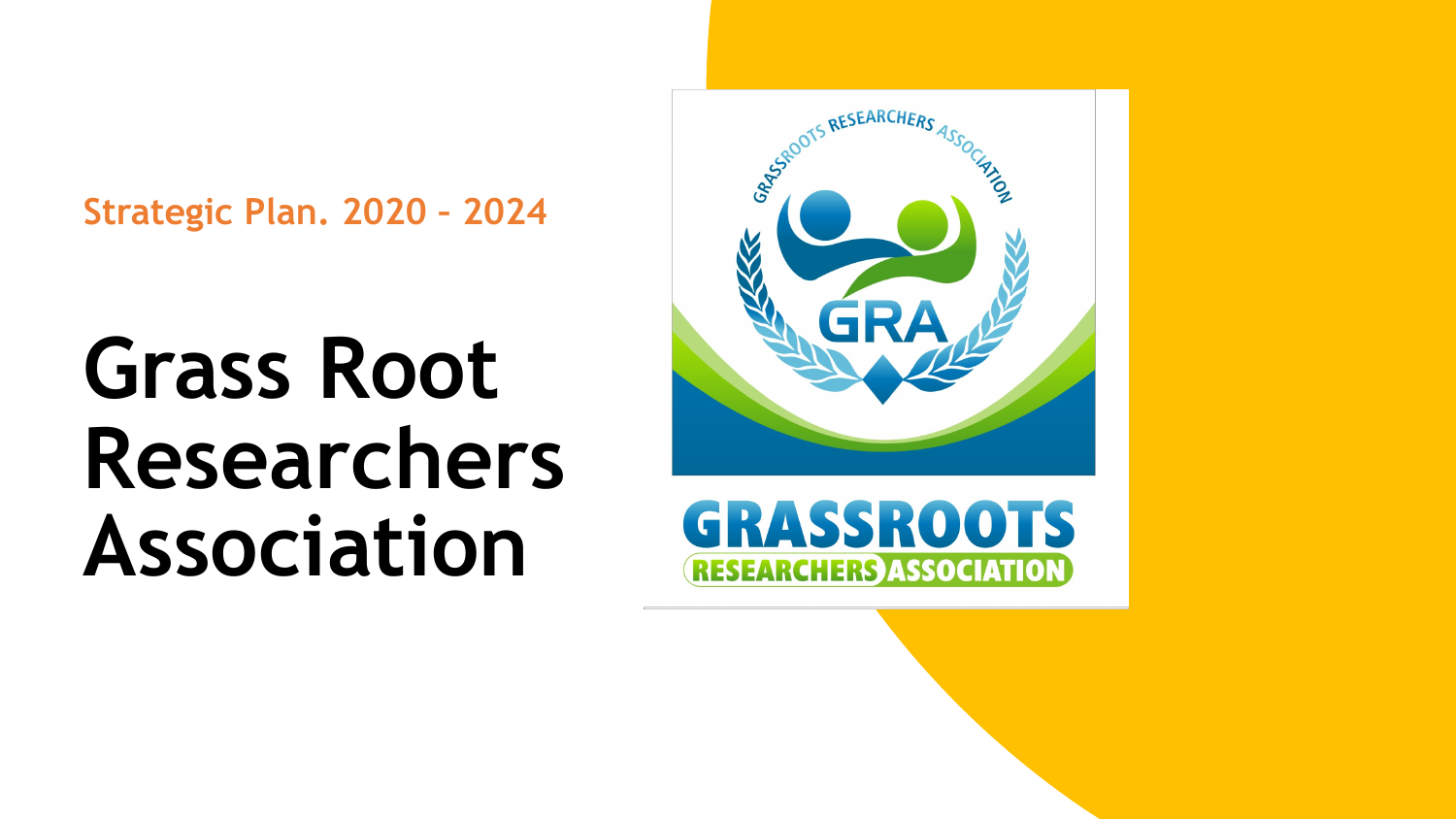# **Our Three Cord-Stand**

#### **Vision**

**To become the reference point for facilitating grass root development, Justice and Victim Support**

#### **Mission**

*To be an active grass root mobiliser towards improving quality of human life and social justice* 



**Passion, Innovation, Accountability, Local Content, Result Oriented**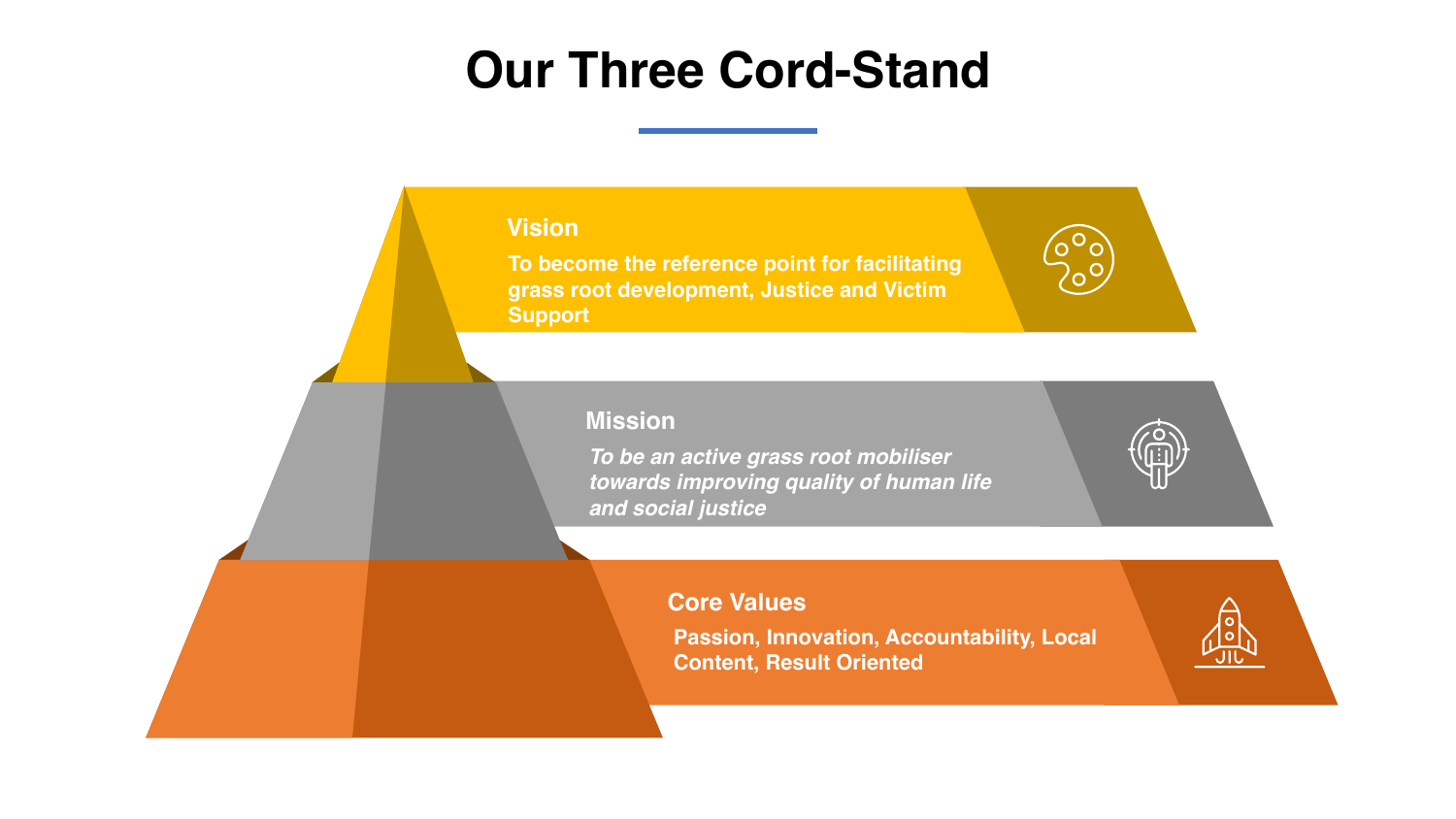#### **Result Oriented**

**The end point of all our activities, engagement and participation shall be defined by the nee d for a well-defined result t**

#### **Passion**

# **Defining GRA Values**

**Basic to our work is passion, we believe that capacity can be built, but the zeal to solve the problem and add value to the life of our beneficiary is a standard for us.** 

### **Local Content**

**In the heart of all we do is to emphasis and promote local content, either from the point of good, need or challenge,, we see the use of local content as a tool for promoting good, in the form of Justice, Good Governance, and Human Development** 

#### **Innovation**

**We believe that there is always a better way to get things done, to that effect, we will always strive for what works , beyond the box.** 

#### **Accountability**

**For all time, accountability is a system and value that guides all our engagement, in dealing with our stakeholders, , accountability is a guiding principle for us.**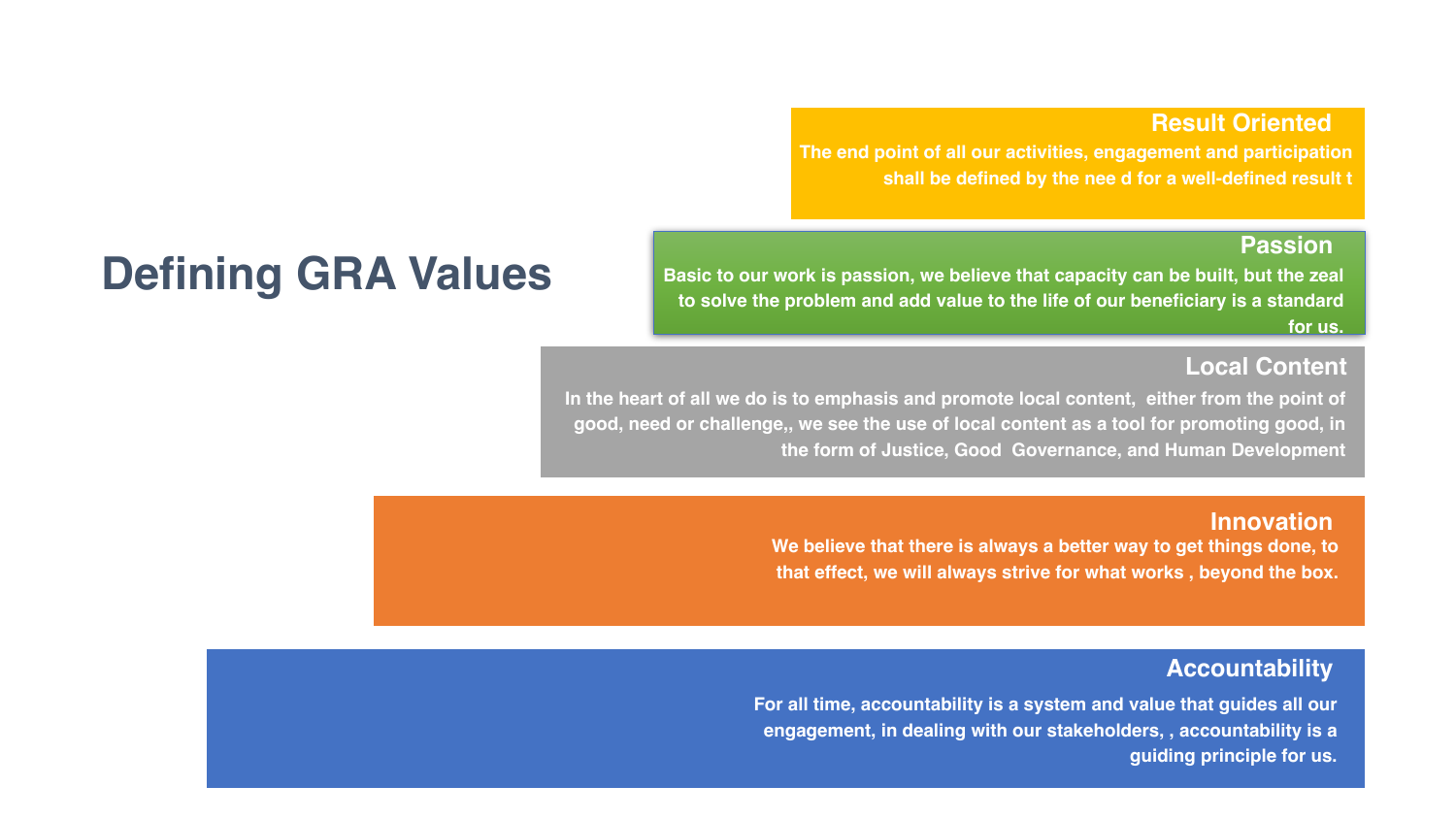# **SWOT ANALYSIS**



### **WEAKNESS**

**Staff Capacity, Staff turn over, finance and financial procedures & Policy, poor contextual understanding of issues, poor staff management** 



## **THREAT**

**Challenge of access to local communities due to insecurity caused by state and nonstate actors** 

## **STRENGTH**

**Local Content, Language, Local Network & Volunteers, Local Presence, Digital Security** 



## **OPPORTUNITY**

**Explore online Presence, Local Content, Access to local institutions, networks, and state actors** 

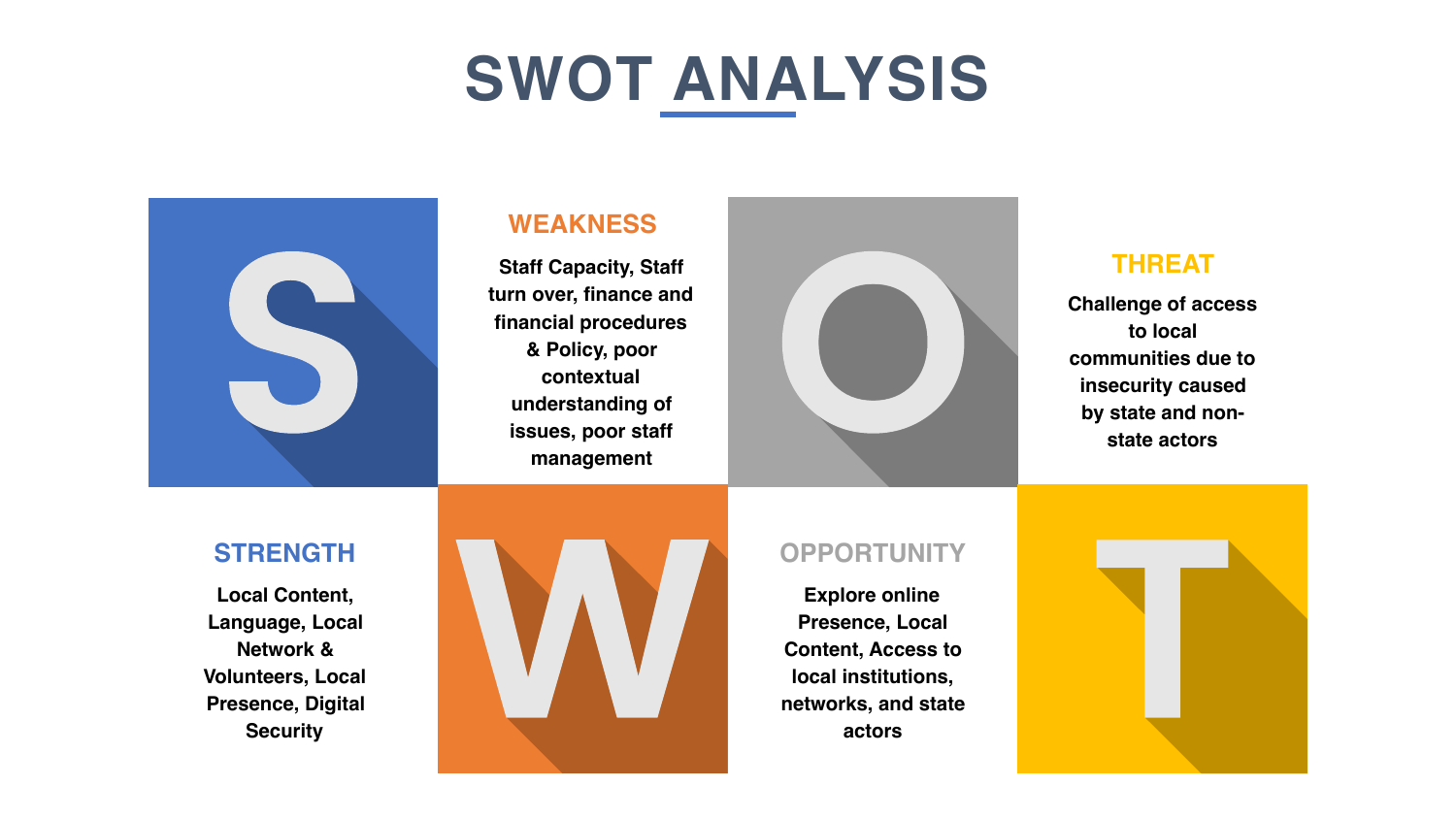# **Stakeholders Mapping**

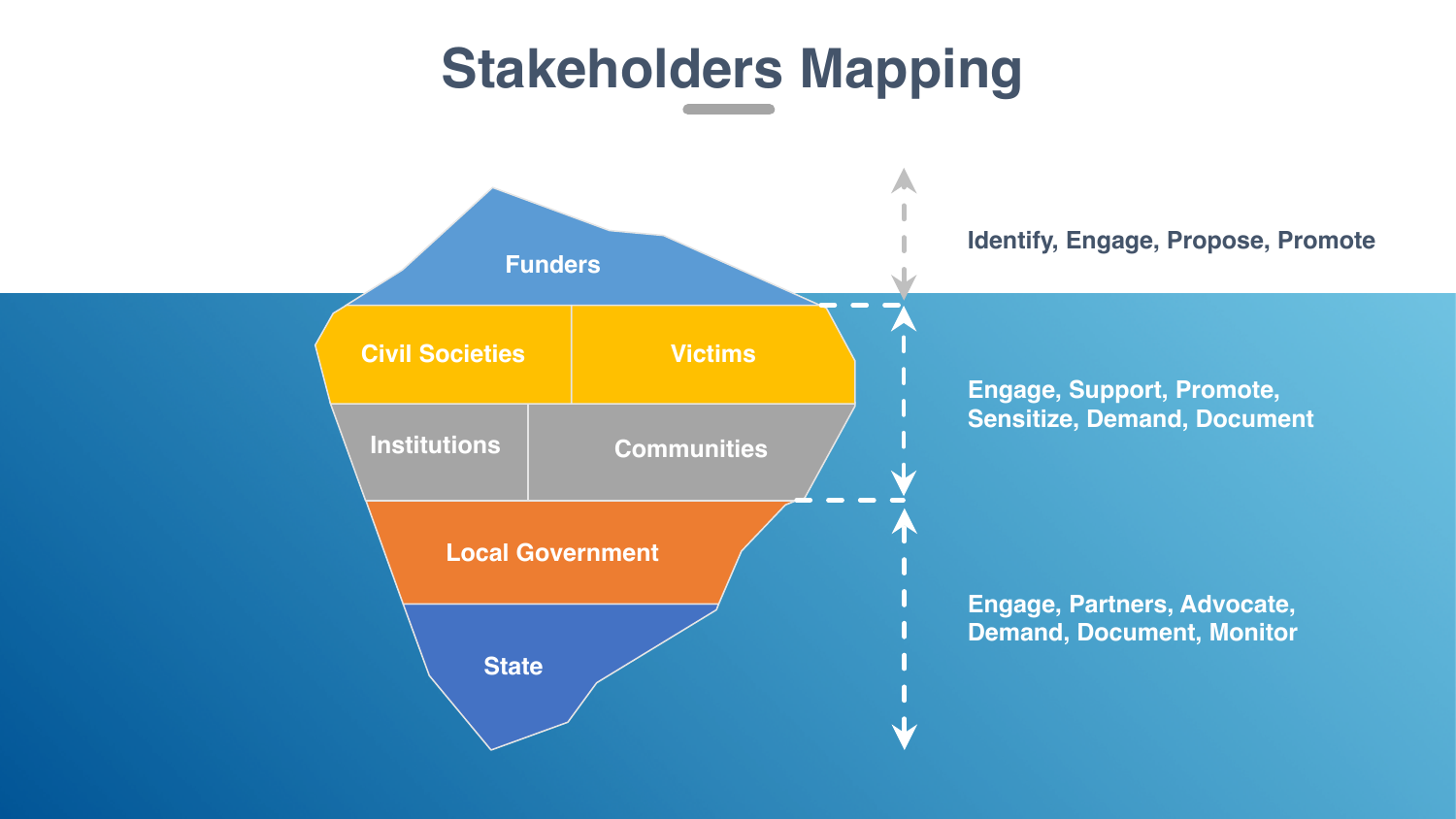# **Thematic Focus Areas**

**Project & Program Ideas** 



## **Climate Change**

**`climate change and local farmers, climate change and local governance, climate change and human rights, conflicts and security, climate change and social economic development, Needs assessment, Human Angle Stories, Climate Change and food**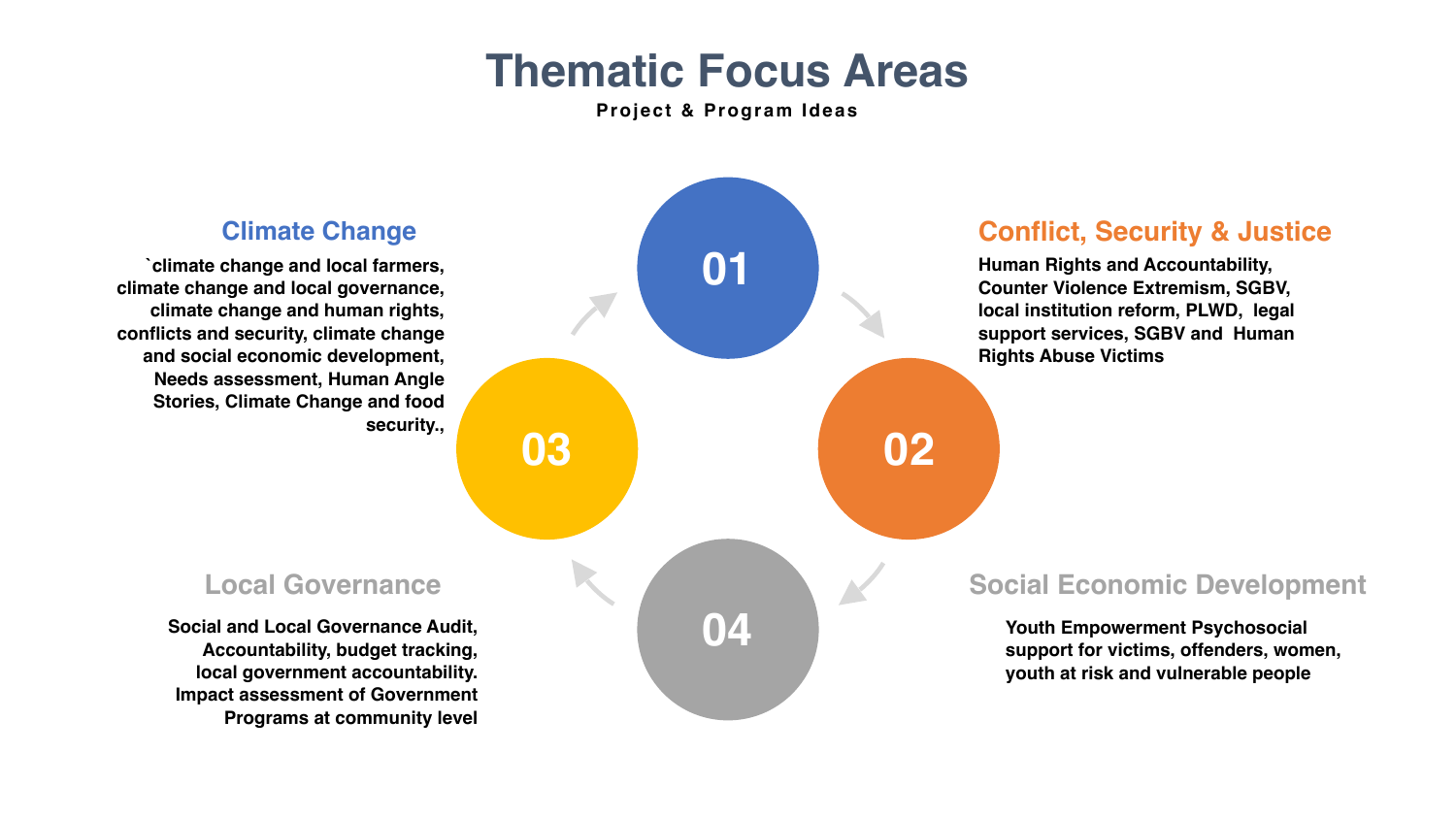# **Target Audience Our Beneficiaries**

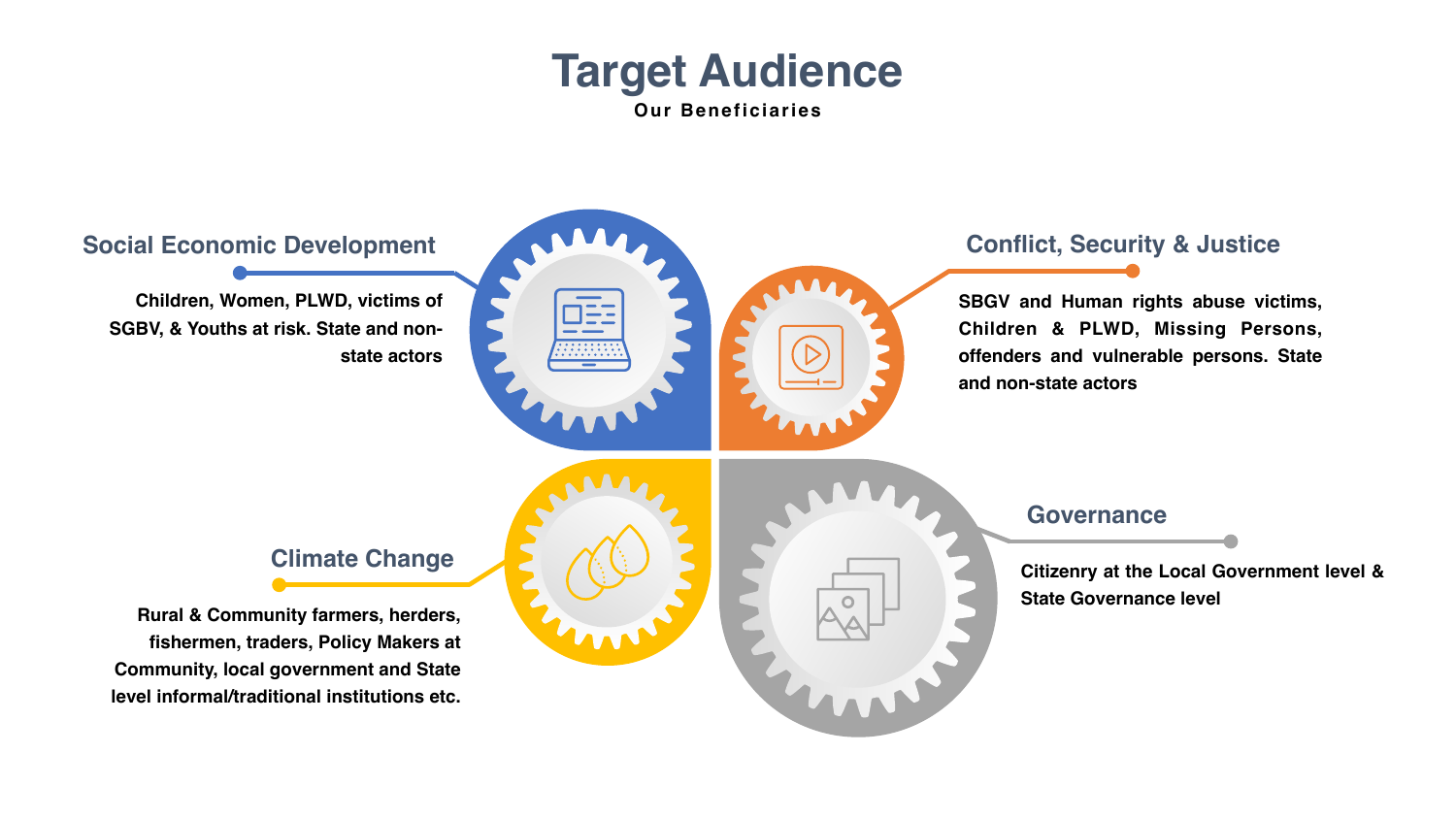

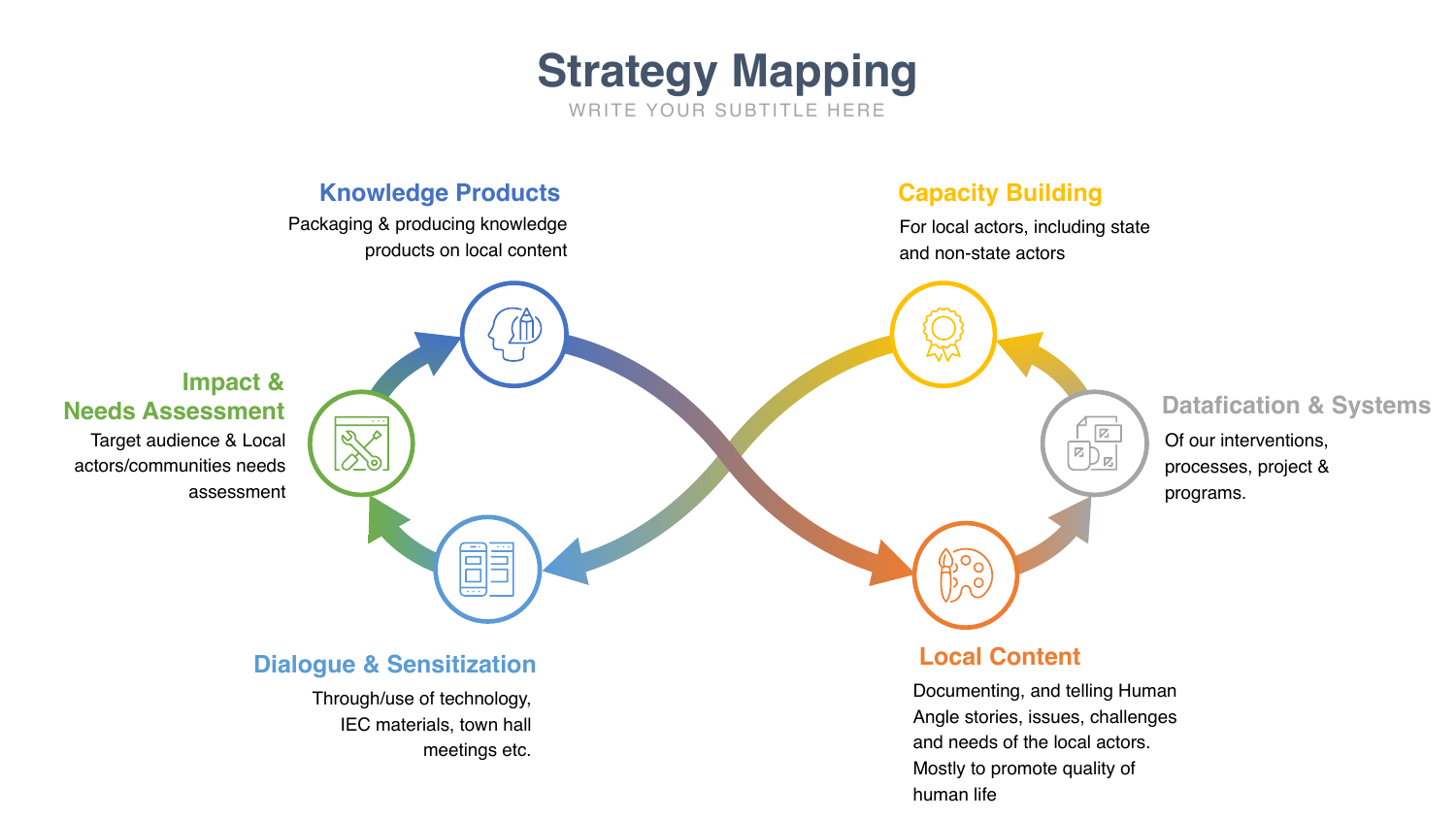# **GRA Organizational Structure**

Organizational Organogram